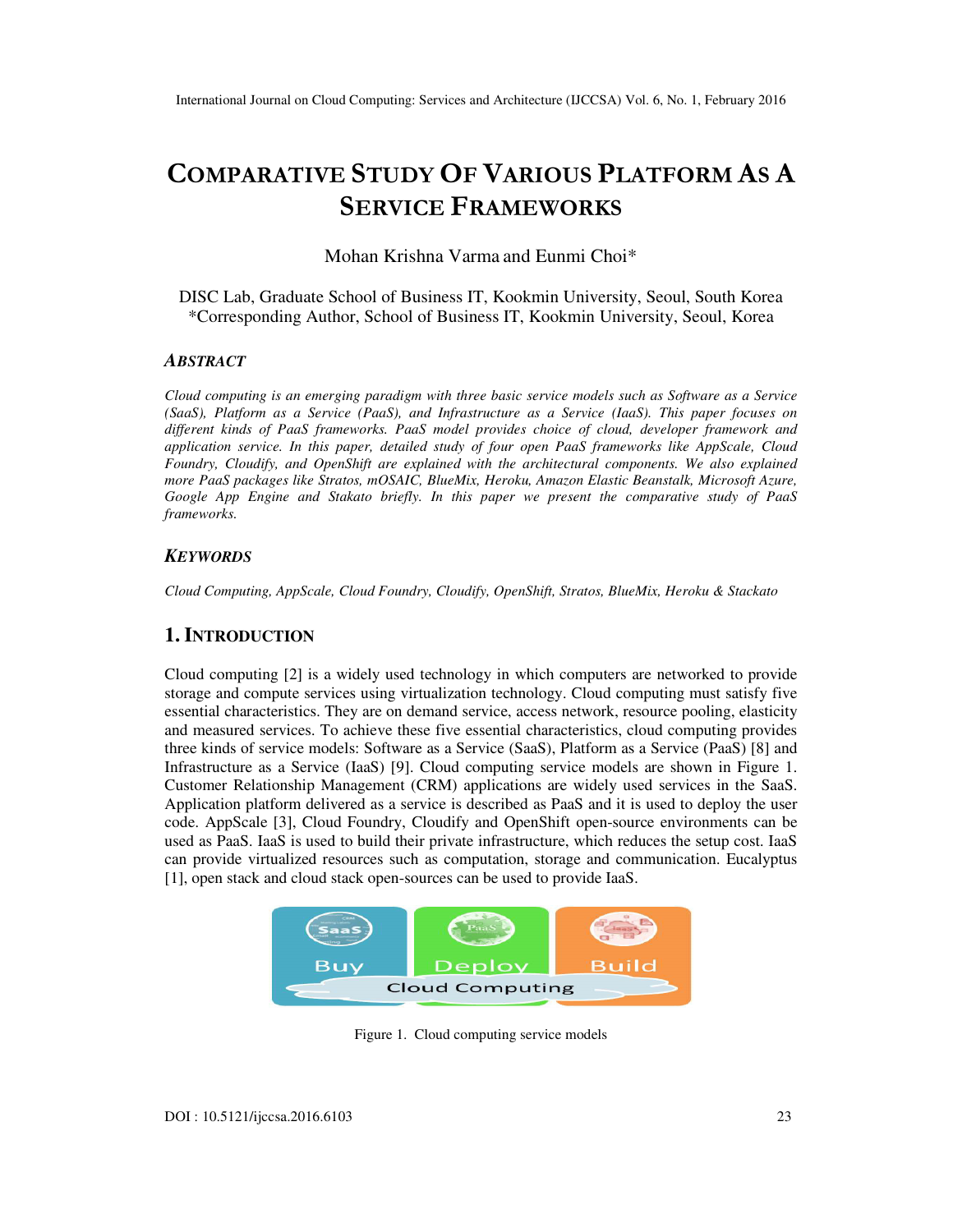This paper will focus on the PaaS service model. It is easy to deploy, run and scale application using PaaS. Some of the PaaS have limited language and framework support. They do not deliver key application services needed for cloud applications. They sometime restrict deployment to a single cloud. Whereas open PaaS provides choice of cloud like private, public or hybrid, choice of developer framework like spring, ruby, or java and application services like mongoDB, MySQL, or PostgreSQL for running the applications. This paper deals with the architectural components of major open PaaS frameworks like AppScale, Cloud Foundry, Cloudify and OpenShift. And also given some explanation about PaaS frameworks such as Stratos, mOSAIC, BlueMix, Heroku, Amazon Elastic Beanstalk, Microsoft Azure, Google App Engine and Stakato. The paper is organized as follows. Section 2 introduces AppScale and its components, Cloud Foundry architecture and component explanation given in Section 3, Cloudify open PaaS is explained in Section 4, Section 5 deals with OpenShift, other PaaS frameworks are introduced in Section 6, comparison of PaaS frameworks are given in Section 7 and finally Section 8 concludes the paper.

# **2. APPSCALE**

AppScale [4] is a scalable, distributed, and fault-tolerant cloud runtime system that executes over cluster resources. It can be deployed on Xen [5], Kernel-based Virtual Machine (KVM), Amazon EC2 or Eucalyptus. AppScale initial design utilizes the standard three-tier web deployment model in the design. In the later design cycles more components are added to the AppScale. Table 1 shows the AppScale components, language used to design the component and their functionality.

| <b>Component</b> | Language      | <b>Functionality</b>                                      |  |  |  |  |
|------------------|---------------|-----------------------------------------------------------|--|--|--|--|
| AppController    | Ruby          | Executes on every node and starts automatically when      |  |  |  |  |
|                  |               | the guest virtual machine boots                           |  |  |  |  |
| AppLoadBalancer  | Ruby on Rails | Processes arriving requests from users and forwards       |  |  |  |  |
|                  |               | them to the application server                            |  |  |  |  |
| AppServer        | Python        | Running through a number of distant hosts to support      |  |  |  |  |
|                  |               | automated execution of applications                       |  |  |  |  |
| Database Master  | Python        | Offers persistent storage for applications, processes     |  |  |  |  |
|                  |               | protocol buffers from apps and makes requests on its      |  |  |  |  |
|                  |               | behalf to read and write data to the data store           |  |  |  |  |
| Database Slave   | Python        | Facilitate distributed, scalable, and fault tolerant data |  |  |  |  |
|                  |               | management                                                |  |  |  |  |
| AppScale Tools   | Ruby          | Starts an AppScale system, deploys and tear down          |  |  |  |  |
|                  |               | applications, queries the state and performance of        |  |  |  |  |
|                  |               | AppScale deployment or application, and manipulates       |  |  |  |  |
|                  |               | AppScale configuration and state                          |  |  |  |  |

|  | Table 1. AppScale Components |
|--|------------------------------|
|--|------------------------------|

# **3. CLOUD FOUNDRY**

Cloud Foundry [13] is an open PaaS, which provides choice of clouds, developer frameworks and application services. Cloud Foundry makes application development faster and easier. We can build, test, deploy and scale applications with help of Cloud Foundry. It is an open-source project available through a variety of private cloud distributions and public cloud instances. Cloud Foundry started as a platform to deploy Java Spring applications on Amazon Web Services. VMware acquired the Cloud Foundry and made it into an open-source, multi-language and multiframework PaaS. Cloud Foundry supports multiple languages and multiple runtimes such as Java,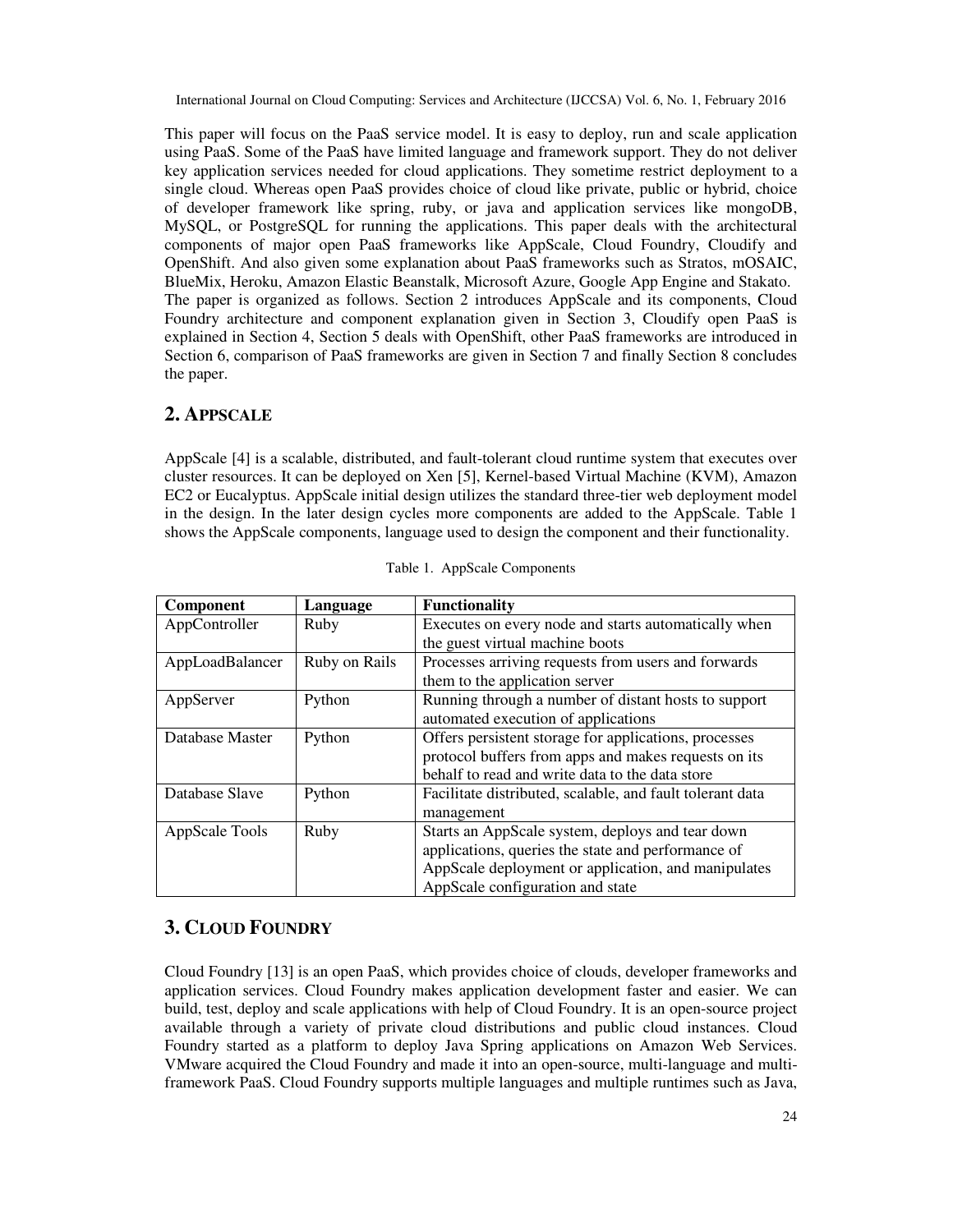Ruby, Scala, spring and Node.js. Cloud Foundry can run on anything like laptop, desktop, micro cloud, private cloud or public cloud. So, it is called as open PaaS as shown in Figure 2. Cloud Foundry has three dimensions to the platform: choice of frameworks, choice of application services and the deployment choice. Cloud Foundry supports spring for Java, Rails and Sinatra for Ruby, Node.js and JVM languages like Groovy, Grails and Scala. It also supports Microsoft .NET Framework and became the first non-Microsoft platform to support .NET.



Figure 2. Cloud Foundry as Open PaaS

Cloud Foundry supports RabbitMQ for messaging, MongoDB and Redis for NoSQL, relational databases MySQL and PostgreSQL. Cloud Foundry can be deployed on notebooks through Micro Cloud Foundry. It is the complete version of Cloud Foundry designed to run in a virtual machine. It can also be deployed on Private Cloud or Public Cloud. These features made Cloud Foundry as a flexible PaaS.

Cloud Foundry components perform routing, authentication, messaging, logging, application storage and execution, provide services and take care of application life cycle. The router routes incoming traffic to the appropriate component, usually the Cloud Controller or a running application on a DEA (Droplet Execution Agent) node. The User Account and Authentication (UAA) server work with Login Server to provide identity and authentication management. OAuth2 Server is uses as the user account and authentication server. Cloud controller and health manager components take care of the application lifecycle in the cloud foundry. Cloud controller is responsible for managing the lifecycle of applications. When a developer pushes an application to cloud foundry, application is targeting the cloud controller. Cloud controller then stores the raw application bits, creates a record to track the application metadata, and directs a DEA node to stage and run the application. Health manager monitor applications to determine their state, version, and number of instances. Applications state may be running, stopped, or crashed. Health manager determine applications expected state, version, and number of instances. It reconciles the actual state of applications with their expected state. Health manager directs the cloud controller to take action to correct any discrepancies in the state of applications. The Droplet Execution Agent manages application instances, tracks, started instances, and broadcasts state messages.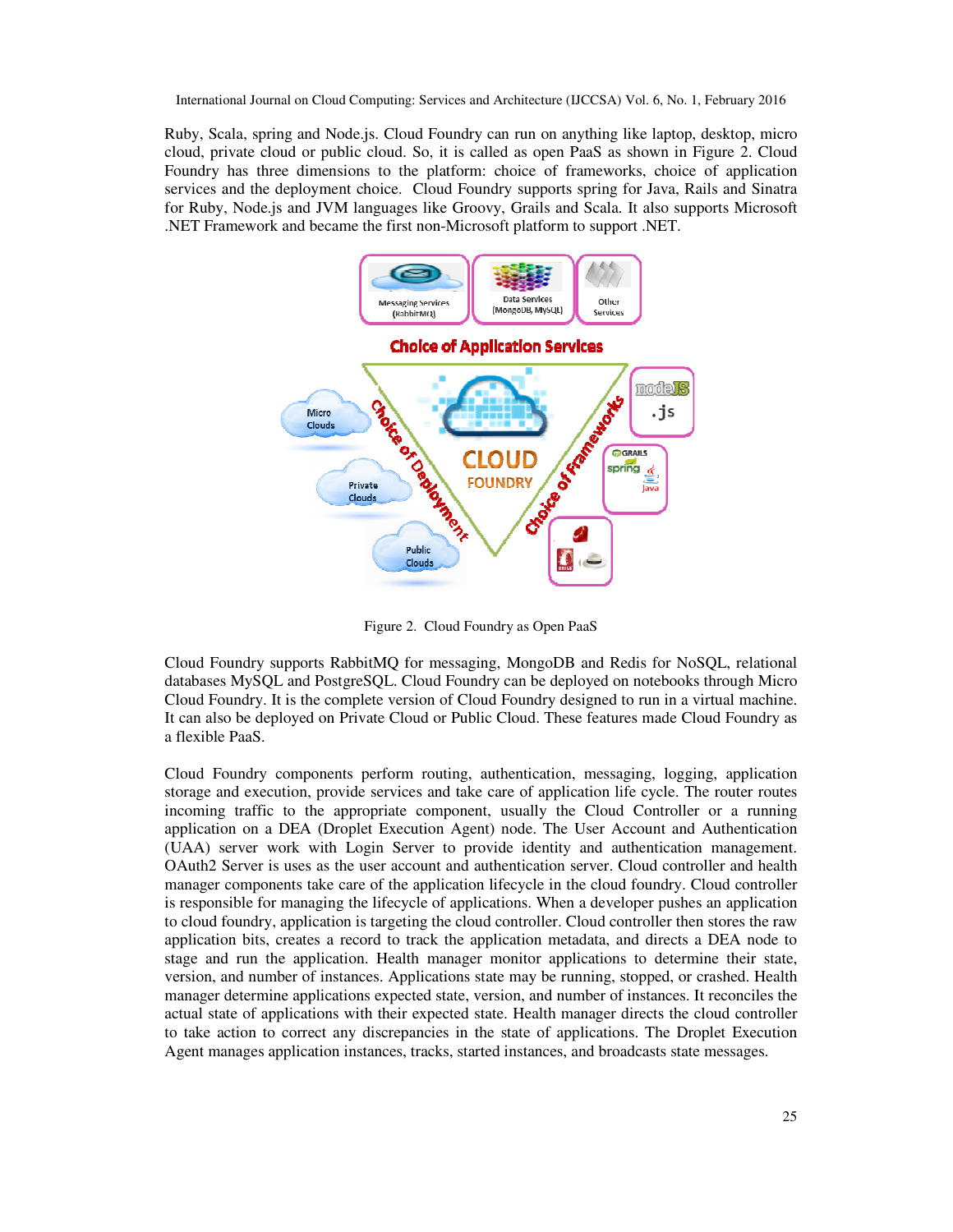Application instances live inside warden containers. Containerization ensures that application instances run in isolation, get their fair share of resources, and are protected from noisy neighbours. Blob Store holds the application code, build packs, and droplets. Applications typically depend on services like databases or third-party SaaS providers. When a developer provisions and binds a service to an application, the service broker for that service is responsible for providing the service instance. Cloud Foundry uses a lightweight publish-subscribe and distributed queueing messaging system for internal communication between components. This internal communication performed via message bus. The metrics collector gathers metrics from the components. Operators can use this information to monitor an instance of Cloud Foundry. The application logging aggregator streams the application logs to the corresponding developers. Cloud Foundry components are shown in Figure 3.



Figure 3. Cloud foundry components

# **4. CLOUDIFY**

Cloudify [14] is another open PaaS cloud application manager. It automates common processes needed to perform and to manage the applications in a cloud environment. Cloudify composed of three main components. The components are Command line interface client, Agents, and Manager. Command line interface client is an executable file which is written in Python. It is packaged with python and relevant dependencies in an executable file. Command line interface client can run on Windows, Linux and Mac operating systems. Command line interface client preform two tasks. First one is manager bootstrapping and another is managing applications. Bootstrapping is the process of installing the Cloudify manager. Command line interface client provides the user with the full set of functions for deploying and managing applications including log and event browsing.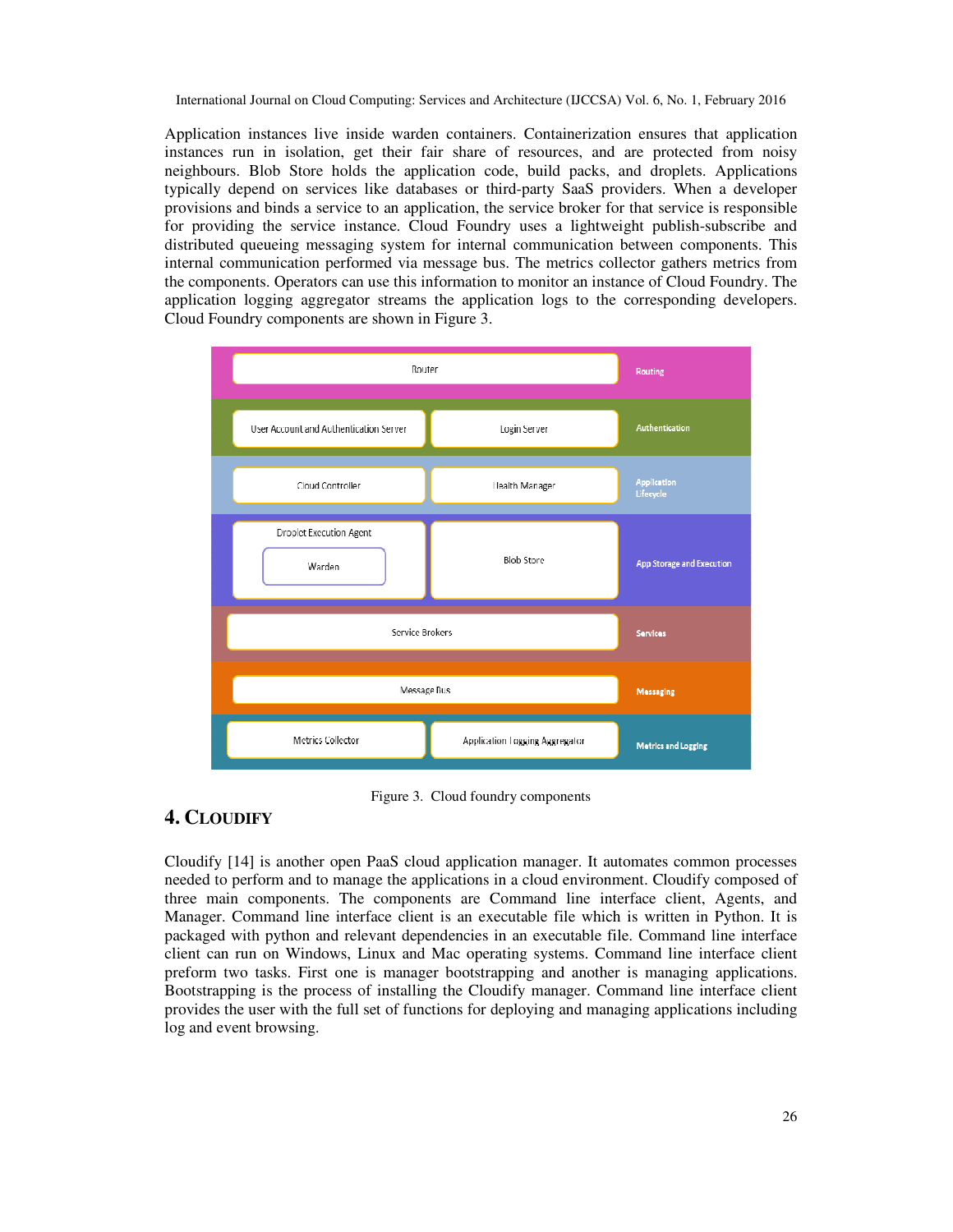Cloudify Agents are responsible for managing the manager's command execution using a set of plugins. There is a manager side agent per application deployment and optional agent on each application Virtual Machine (VM). The manager side agents handle IaaS related tasks, like creating a VM or a network, and binding a floating IP to a VM. Manager side agents can also be used with other tools such as REST to remotely execute tasks. The application side agents are optionally located on application VM's. The user can state in the blueprint which VM's will have an agent installed on them. The application side agents are installed by the manager side agent as part of the VM creation task. Once running, the application side agent can install plugins and execute tasks locally. Typical tasks will be middleware installation and configuration, and application modules deployment.

Cloudify Manager deploys and manages applications described in blueprints. The manager's main responsibilities are to run automation processes described in workflow scripts and issue execution commands to the agents. Cloudify is controlled via a REST API. The REST API covers all the cloud orchestration and management functions. Cloudify's Web GUI works with the REST API to add additional value and visibility. Cloudify uses a Workflow engine to allow automation process through built-in and custom workflows. Workflow engine is responsible of timing and orchestrating tasks for creating or manipulating the application components. The user can write custom workflows in Python using API's that provide access to the topology components.



Figure 4. Cloudify Stack

Cloudify uses different databases as data store, some of the technologies for processing and messaging, and different servers as front end. Total stack is shown in Figure 4. Cloudify uses elastic search as its data store for deployment state. The deployment model and runtime data are stored as JSON documents. Blueprints are stored in the elastic search and it is used as runtime DB. Cloudify uses InfluxDB as the monitoring metrics repository. Influx provides flexible schema for metrics and metrics metadata as well as a query language. Cloudify stores every metric reported by a monitoring tool into influxdb and define time based aggregations as well as statistic calculations. Clodify uses RabbitMQ task broker for messaging. Cloudify offers a policy engine that runs custom policies in order to make runtime decisions about availability, service level agreement, etc. For example, during installation, the policy engine consumes streams of events coming from monitoring probes or tools. The policy engine analyses these streams to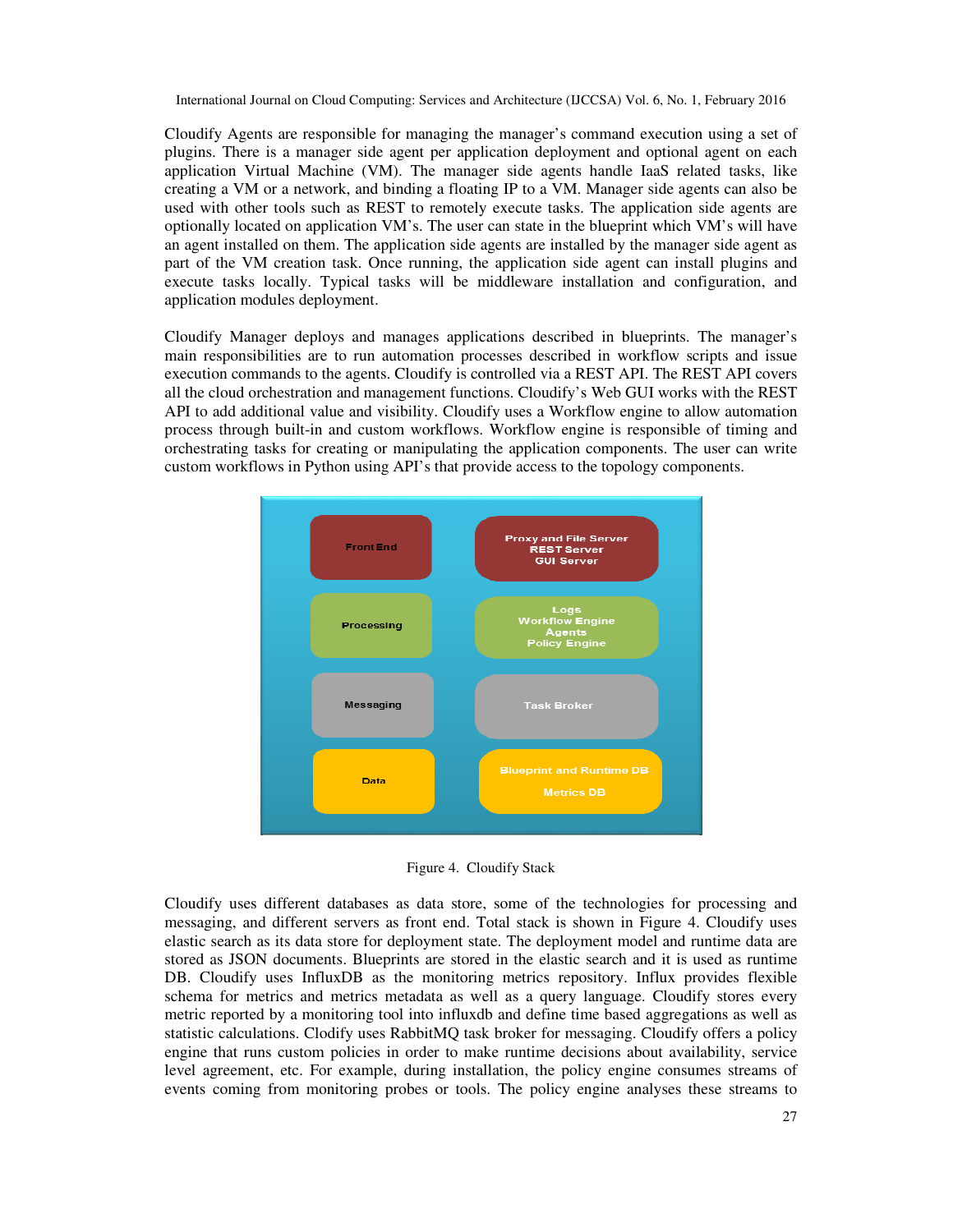decide if a specific node is up and running and provides the required functionality. Policies are registered, activated, deactivated and deleted by the Workflow Engine. For logging purpose logstash is used and agent play main role in processing. Nginx proxy and file server, Flask or Gunicorn REST server, and Node.js GUI servers can be used as front end in the Cloudify.

## **5. OPEN SHIFT**

OpenShift [15] enables us to create, deploy and manage applications within the cloud. Two basic functional units of the Openshift are the Broker and Node servers. Communication between the Broker and Nodes is done through a message queuing service. Broker is the single point of contact for all application management activities. It is responsible for managing user logins, DNS, application state, and general orchestration of the applications. Customers don't contact the broker directly; instead they use the Web console or CLI tools to interact with Broker over a REST based API. Nodes are the systems that host user applications. In order to do this, the Nodes are configured with Gears and Cartridges. The division is shown in Figure 5.



Figure 5. OpenShift

A gear represents the part of the Node's CPU, RAM and base storage that is made available to each application. An application can never use more of these resources allocated to the gear, with the exception of storage. OpenShift supports multiple gear configurations, enabling users to choose from the various gear sizes at application setup time. When an application is created, the Broker instructs a Node to create a new gear to contain the application. Cartridges represent pluggable components that can be combined within a single application. These include programming languages, database engines, and various management tools. Users can choose from built-in cartridges that are served directly through OpenShift, or from community cartridges that can be imported from a git repository. The built-in cartridges require the associated languages and database engines to be installed on every Node.

# **6. MORE PAAS FRAMEWORKS**

In this section we are going to give brief introduction about Stratos, mOSAIC, IBM BlueMix, Heroku, Amazon Elastic Beanstalk, Microsoft Azure and Google App Engine, and Stakato PaaS frameworks.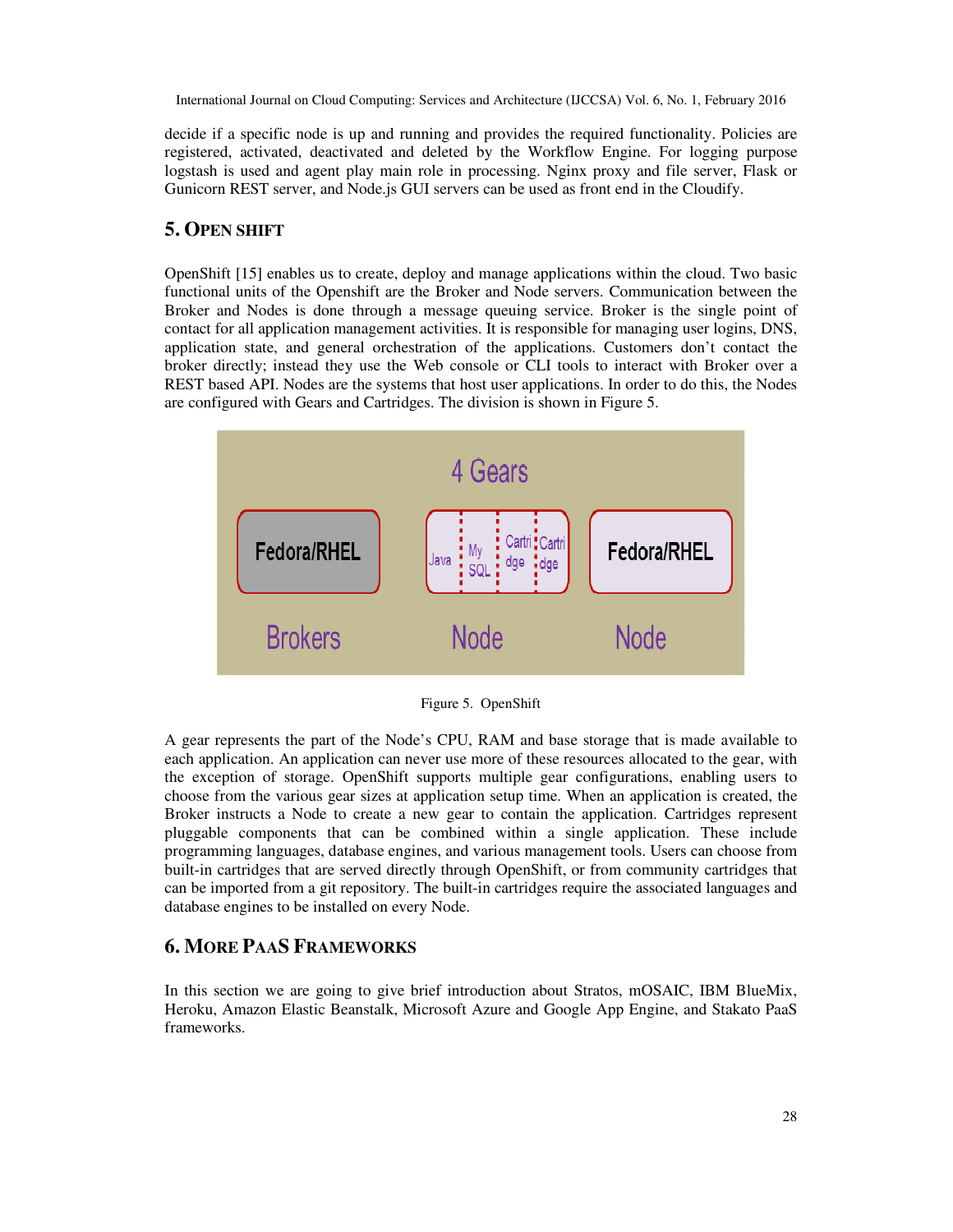#### **6.1. STRATOS**

Apache Stratos [6] is a highly-extensible PaaS framework that helps to run Apache Tomcat, PHP, and MySQL applications, and can be extended to support many more environments on all major cloud infrastructures. For developers, Stratos provides a cloud-based environment for developing, testing, and running scalable applications. In Single JVM deployment model Stratos could accommodate up to 100 cartridge instances. In a distributed deployment model Stratos could accommodate up to 1000 cartridge instances.

## **6.2. MOSAIC**

mOSAIC [10] is an open-source API and platform for designing and developing multi-Cloudoriented applications. The architecture has been designed with open and standard inter faces. The main goal is to provide a unified cloud programming interface which enables flexibility to build applications across different cloud providers. The main middleware components providing integration features are the Cloudlet, Connector, Interoperability, and Driver API. The Cloudlet and Connector API layers facilitate the integration into the target language environment which is used by the developers in their applications. The Driver API layer provides abstraction over resource allocation on top of the native resource API. Interoperability API is the middleware layer that integrates the connector API and compatible driver API implementations that could be written in different languages. It is a remote API that follows the model of RPC with functionalities including marshalling, request/response correlation, and error detection. Apart from its cloud integration features, mOSAIC framework is promised to have a semantic-oriented ontology for describing cloud resources.

## **6.3. BLUEMIX**

Bluemix [16] is the newest cloud offering from IBM. BlueMix allows developers to create, deploy, and manage applications on the cloud. It is an implementation of IBM's Open Cloud Architecture based on Cloud Foundry, an open source Platform as a Service (PaaS). It delivers enterprise-level services that can easily integrate with cloud applications without requiring to know how to install or configure them.

## **6.4. HEROKU**

Heroku [17] is a PaaS solution created on top of the Amazon EC2 that allows to deploy, run and manage applications written in Ruby, Node.js, Java, Python, Clojure, Scala and PHP. It runs on top of Amazon EC2 VMs and offers a readymade set up environment in which the developer can upload code, compile it and run it. All these things can be done with some simple commands. The developer has the opportunity to test and deploy applications without necessary knowledge of underlying infrastructure. Heroku can manage the resources required to scale the project.

## **6.5. ELASTIC BEANSTALK**

Amazon Elastic Beanstalk [12] supports users to deploy their applications on Amazon Web Service (AWS) cloud platform. AWS Elastic Beanstalk PaaS framework allows users to create applications and push them to a definable set of AWS services, including Amazon EC2, Amazon S3, Amazon Simple Notification Service (SNS), Amazon CloudWatch, auto scaling, and elastic load balancers. Elastic Beanstalk frameworks support different languages for cloud development.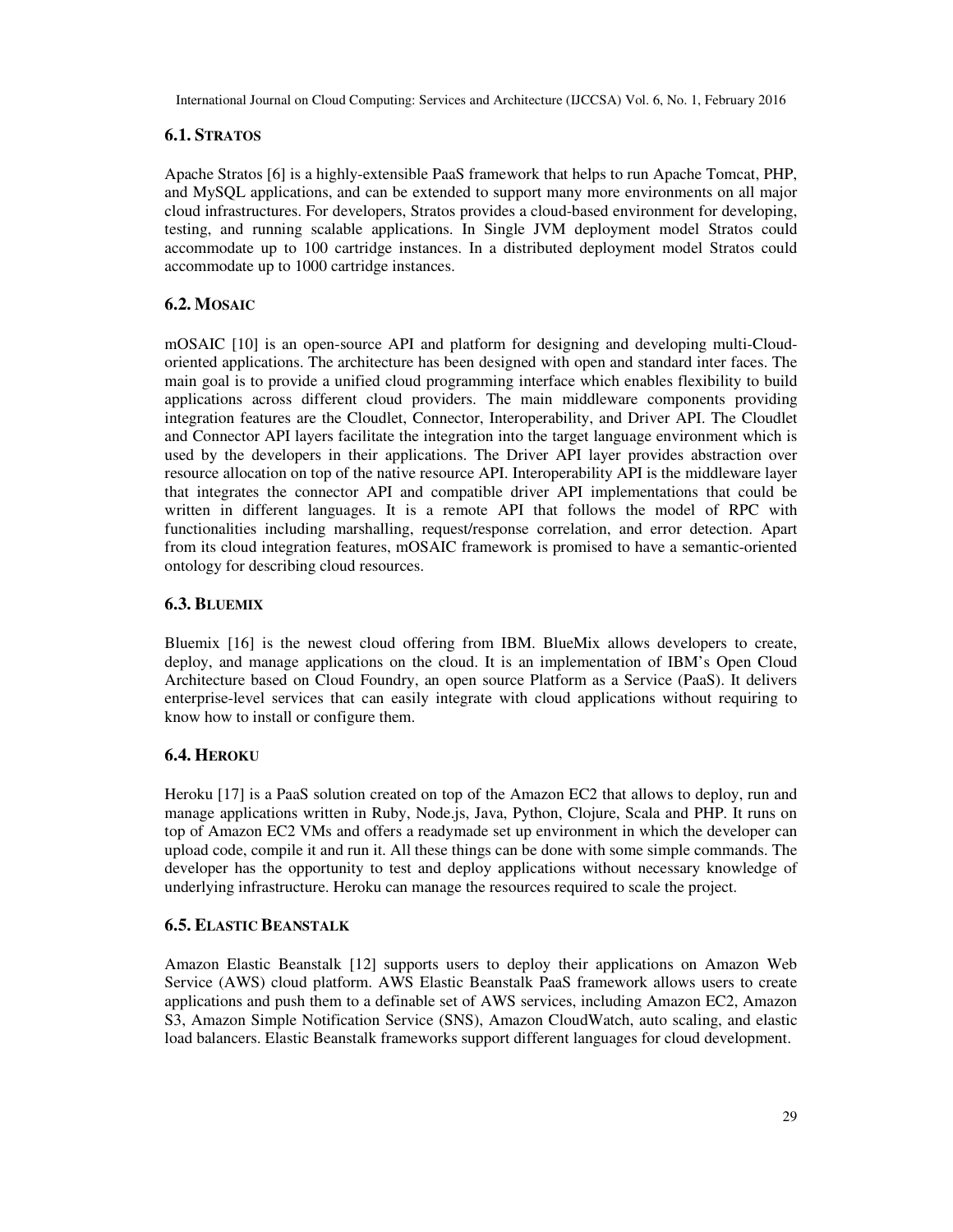#### **6.6. AZURE**

Microsoft Windows Azure [11] allows the application deployment and management on Azure cloud platform. The Microsoft Azure framework offers a cloud services operating system and a set of services to support easy development and operation of applications for cloud platform. Azure provides functionality to build and manage applications that span from consumer Web to enterprise scenarios.

#### **6.7. APP ENGINE**

Google App Engine [18] allows developers to deploy their application on Google cloud platform. App Engine framework allows developers to use Java, Python and some other languages for developing their web applications.

#### **6.8. STAKATO**

Stackato [7] is open PaaS software based on Cloud Foundry, Docker and other open-source components. It has multi-tenancy capabilities and can be installed on internal infrastructure or public cloud. Multi-tenancy capabilities are important because they allow us to run multiple applications on the same IaaS infrastructure. Stackato allows developers to automatically package applications into their own Docker containers and scales instances up or down on demand. Stackato provisions all required components, including languages, frameworks and service bindings, automates logging and monitoring, allows for automated application versioning and rollback.

# **7. COMPARISON OF MAJOR PAAS**

In this section major PaaS frameworks comparison is given in the table format. Table 2 shows the basic functionality and its corresponding AppScale, Cloud Foundry, Cloudify, and OpenShift architectural components.

| <b>Functionality</b>   | <b>AppScale</b> | <b>Cloud Foundry</b>     | <b>Cloudify</b> | <b>OpenShift</b> |
|------------------------|-----------------|--------------------------|-----------------|------------------|
| Core functionality     | AppController   | Cloud controller         | Manager         | <b>Broker</b>    |
| Providing third party  | Database Master | Service Broker           | Agent           | Cartridge        |
| database services      |                 |                          |                 |                  |
| Routing of incoming    | AppLoadBalancer | Router                   | Manager         | <b>REST API</b>  |
| traffic                |                 |                          |                 |                  |
| Querying the state of  | AppScale Tools  | Cloud controller         | CLI client      | <b>Broker</b>    |
| apps                   |                 |                          |                 |                  |
| Messaging              | AppController   | <b>Message Bus</b>       | Manager         | <b>Broker</b>    |
| Application instance   | AppServer       | <b>Droplet Execution</b> | Agent           | Node             |
| management             |                 | Agent                    |                 |                  |
| Application state      | AppLoadBalancer | <b>Health Manager</b>    | Manager         | <b>Broker</b>    |
| change                 |                 |                          |                 |                  |
| Containerization       | Database Slave  | Warden                   | Agent           | Gear             |
| Load balancing of user | AppLoadBalancer | <b>Droplet Execution</b> | Manager         | <b>Broker</b>    |
| requests               |                 | Agent                    |                 |                  |
| Framework provider     | AppServer       | <b>Blob Store</b>        | Agent           | Cartridge        |

Table 2. Open PaaS Components comparison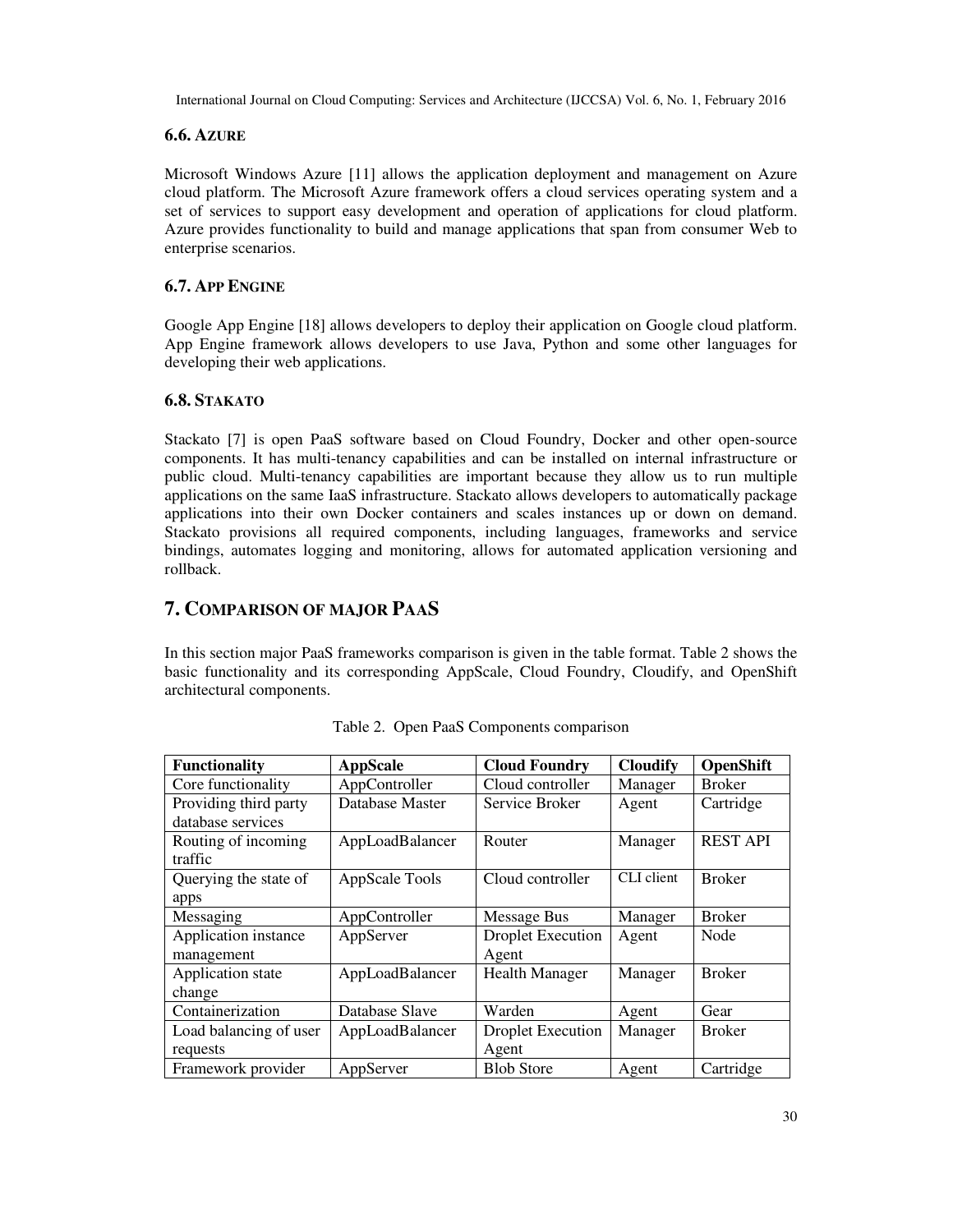Table 3 shows the AppScale, Cloud Foundry, Cloudify, OpenShift, Apache Stratos, mOSAIC, IBM BlueMix, Heroku, Amazon Elastic Beanstalk, Microsoft Azure and Google App Engine PaaS environment's supported languages (java, python, ruby, perl, groovy), databases (MongoDB, MySQL, HBase, PostgreSQL), frameworks (spring, rails, and flask), and deployments (private or public). In OpenShift, languages and databases are supported in the form of cartridges. User defined cartridges are also allowed in OpenShift. Cloud Foundry provisions languages in the form of build packs. Users can also pick to write their own build packs. Cloudify, Cloud Foundry and Openshift have extensible language support feature. AppScale, Cloud Foundry, Cloudify, OpenShift, Apache Stratos and mOSAIC are open source cloud platforms, for this reason their deployment is given as private PaaS. IBM BlueMix, Heroku, Amazon Elastic Beanstalk, Microsoft Azure and Google App Engine PaaS environments can be deployed on public cloud and these are not open source, so these things are considered as Public PaaS.

| PaaS                                                | <b>Languages</b>                                                         | <b>Databases</b>                                                             | <b>Frameworks</b>                             | Deployment         |  |
|-----------------------------------------------------|--------------------------------------------------------------------------|------------------------------------------------------------------------------|-----------------------------------------------|--------------------|--|
| <b>AppScale</b>                                     | Python, Java, Go,<br><b>PHP</b>                                          | Cassandra,<br>HBase,<br>Hypertable,<br>MongoDB,<br>SimpleDB,<br><b>MySQL</b> | Django,<br>Flask, Spring                      | Private PaaS       |  |
| <b>Cloud</b><br>Foundry                             | Java, Ruby, Scala,<br>Node.js, Groovy,<br>Grails, PHP, Go,<br>Python     | MonogoDB,<br>MySQL,<br>PostgreSQL                                            | Spring,<br>Rails, Grails,<br>Play, Sinatra    | Private PaaS       |  |
| <b>Cloudify</b>                                     | Java, PHP, Ruby                                                          | MySQL,<br>MongoDB                                                            | <b>Not</b><br>supported                       | Private PaaS       |  |
| <b>OpenShift</b>                                    | Java, PHP, Ruby,<br>Python, Perl,<br>JavaScript,<br>Node.js              | PostgreSQL,<br>MySQL,<br>MongoDB                                             | Rails, Flask,<br>Django,<br>Drupal,<br>Vert.x | Private PaaS       |  |
| <b>Stratos</b>                                      | Java, PHP                                                                | <b>MySQL</b>                                                                 | <b>Not</b><br>supported                       | Private PaaS       |  |
| mOSAIC                                              | Java                                                                     | Not supported                                                                | <b>Not</b><br>supported                       | Private PaaS       |  |
| <b>BlueMix</b>                                      | PHP, Python,<br>Ruby, Java,<br>Node.js, Go                               | Cleardb,<br>Elephantsql                                                      | Sinatra, Rails                                | <b>Public PaaS</b> |  |
| <b>Heroku</b>                                       | Scala, Ruby,<br>Python, PHP,<br>Node.js, Java,<br>Groovy, Go,<br>Clojure | PostgreSQL                                                                   | Django,<br>Flask, Rails,<br>Grails, Play      | <b>Public PaaS</b> |  |
| <b>Amazon</b><br><b>Elastic</b><br><b>Beanstalk</b> | .Net, Go, Java,<br>Node.js, PHP,<br>Python, Ruby                         | Not supported                                                                | <b>Not</b><br>supported                       | <b>Public PaaS</b> |  |
| <b>Microsoft</b><br><b>Azure</b>                    | Java, .Net,<br>Node.js, Ruby,<br>Python, PHP                             | Not supported                                                                | CakePHP,<br>Django                            | <b>Public PaaS</b> |  |
| <b>Google App</b><br><b>Engine</b>                  | Go, Java, PHP,<br>Python                                                 | Not supported                                                                | Django                                        | <b>Public PaaS</b> |  |

Table 3. Language, Database and Frameworks supported by open PaaS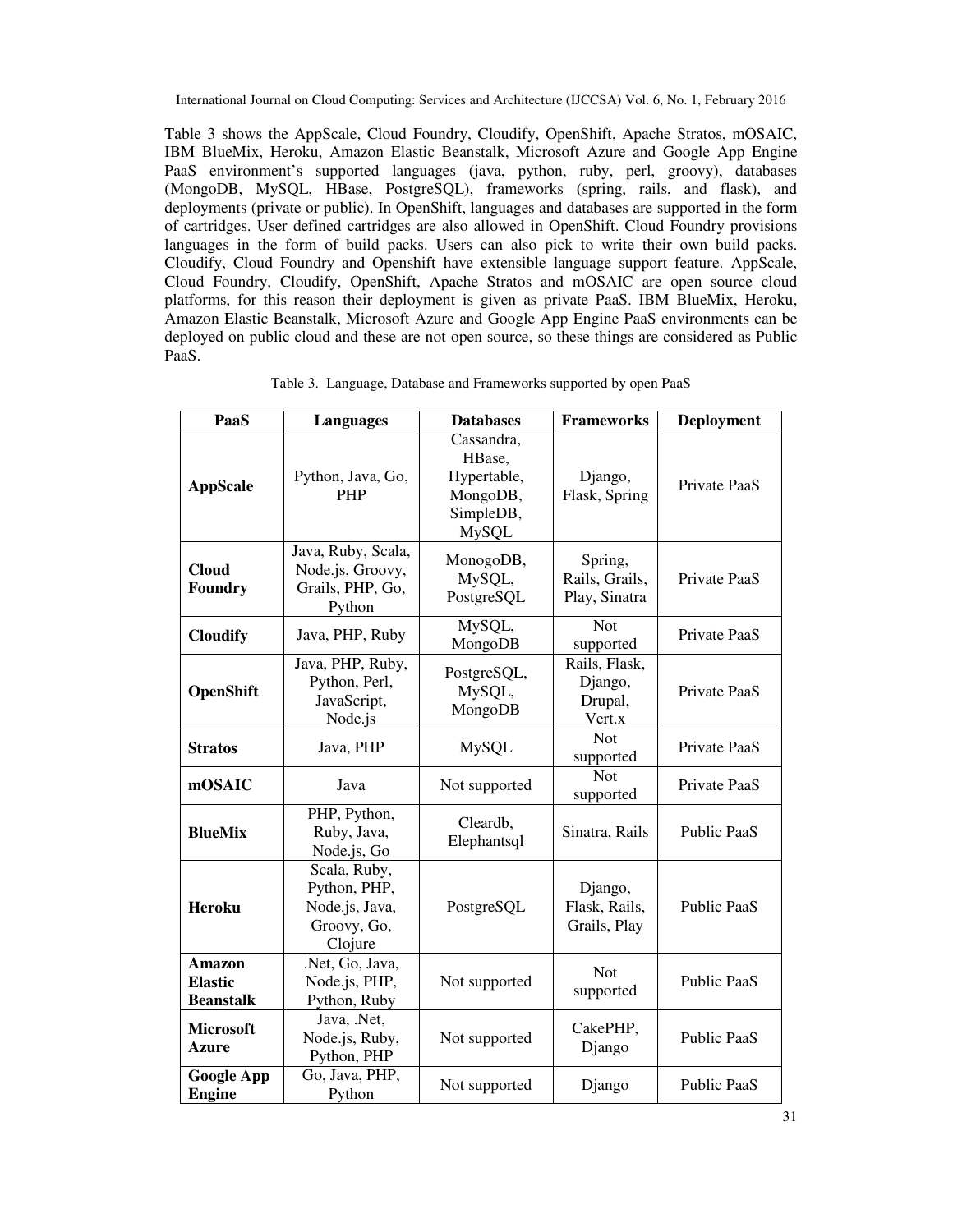Table 4 compares the relational database support, NoSQL Support, horizontal scaling, vertical scaling, auto scaling, spring framework support, Add-ons and language extensibility features of AppScale, Cloud Foundry, Cloudify, OpenShift, Apache Stratos, mOSAIC, IBM BlueMix, Heroku, Amazon Elastic Beanstalk, Microsoft Azure and Google App Engine PaaS Frameworks. The Table 4 shows "yes" for supported features and "no" for the unsupported features in the corresponding framework columns.

| <b>Features</b>                | AppScale       | Foundry<br>Cloud | Cloudify | OpenShift      | <b>Stratos</b> | mOSAIC         | BlueMix | Heroku | <b>Beanstalk</b><br>Elastic | Microsoft<br>Azure | Engine<br>App |
|--------------------------------|----------------|------------------|----------|----------------|----------------|----------------|---------|--------|-----------------------------|--------------------|---------------|
| Relational                     |                |                  |          |                |                |                |         |        |                             |                    |               |
| database<br>support            | Yes            | Yes              | Yes      | Yes            | Yes            | No             | No      | Yes    | No                          | No                 | No            |
| <b>NoSQL</b>                   |                |                  |          |                |                |                |         |        |                             |                    |               |
| database<br>support            | Yes            | Yes              | Yes      | Yes            | No             | No             | No      | No     | No                          | No                 | No            |
| Horizontal<br>Scaling          | Yes            | Yes              | Yes      | Yes            | Yes            | Yes            | Yes     | Yes    | Yes                         | Yes                | Yes           |
| Vertical<br>Scaling            | N <sub>o</sub> | Yes              | No       | Yes            | No             | N <sub>0</sub> | Yes     | Yes    | Yes                         | Yes                | No            |
| <b>Auto Scaling</b>            | Yes            | No               | Yes      | Yes            | Yes            | Yes            | Yes     | No     | Yes                         | Yes                | Yes           |
| Spring<br>Framework<br>support | Yes            | Yes              | No       | N <sub>o</sub> | No             | No             | No      | No     | N <sub>0</sub>              | N <sub>0</sub>     | No            |
| Add-ons<br>support             | No             | No               | No       | N <sub>o</sub> | No             | No             | Yes     | Yes    | N <sub>0</sub>              | Yes                | Yes           |
| Language<br>Extensibility      | No             | Yes              | Yes      | Yes            | Yes            | No             | Yes     | Yes    | No                          | Yes                | No            |

Table 4. PaaS framework's Considerable Feature Support

# **8. CONCLUSIONS**

Cloud computing service models like Software as a Service (SaaS), Platform as a Service (PaaS), and Infrastructure as a Service (IaaS) are introduced in this paper. PaaS is explained in detail with the help of open PaaS packages like AppScale, Cloud Foundry, Cloudify, and OpenShift. AppScale components are explained in table format, Cloud Foundry, Cloudify and OpenShift components are explained in detailed with a diagrams. Apache Stratos, mOSAIC, IBM BlueMix, Heroku, Amazon Elastic Beanstalk, Microsoft Azure, Google App Engine, and Stakato PaaS frameworks are also explained in this paper. Comparative study is performed among the AppScale, Cloud Foundry, Cloudify and OpenShift open PaaS componets. Supported language, databases, frameworks, and deployments like public PaaS or Private PaaS are also listed for AppScale, Cloud Foundry, Cloudify, OpenShift, Apache Stratos, mOSAIC, IBM BlueMix, Heroku, Amazon Elastic Beanstalk, Microsoft Azure and Google App Engine PaaS environments. Relational database support, NoSQL Support, horizontal scaling, vertical scaling, auto scaling, spring framework support and language extensibility features are compared among the AppScale, Cloud Foundry, Cloudify, OpenShift, Apache Stratos, mOSAIC, IBM BlueMix, Heroku, Amazon Elastic Beanstalk, Microsoft Azure and Google App Engine frameworks.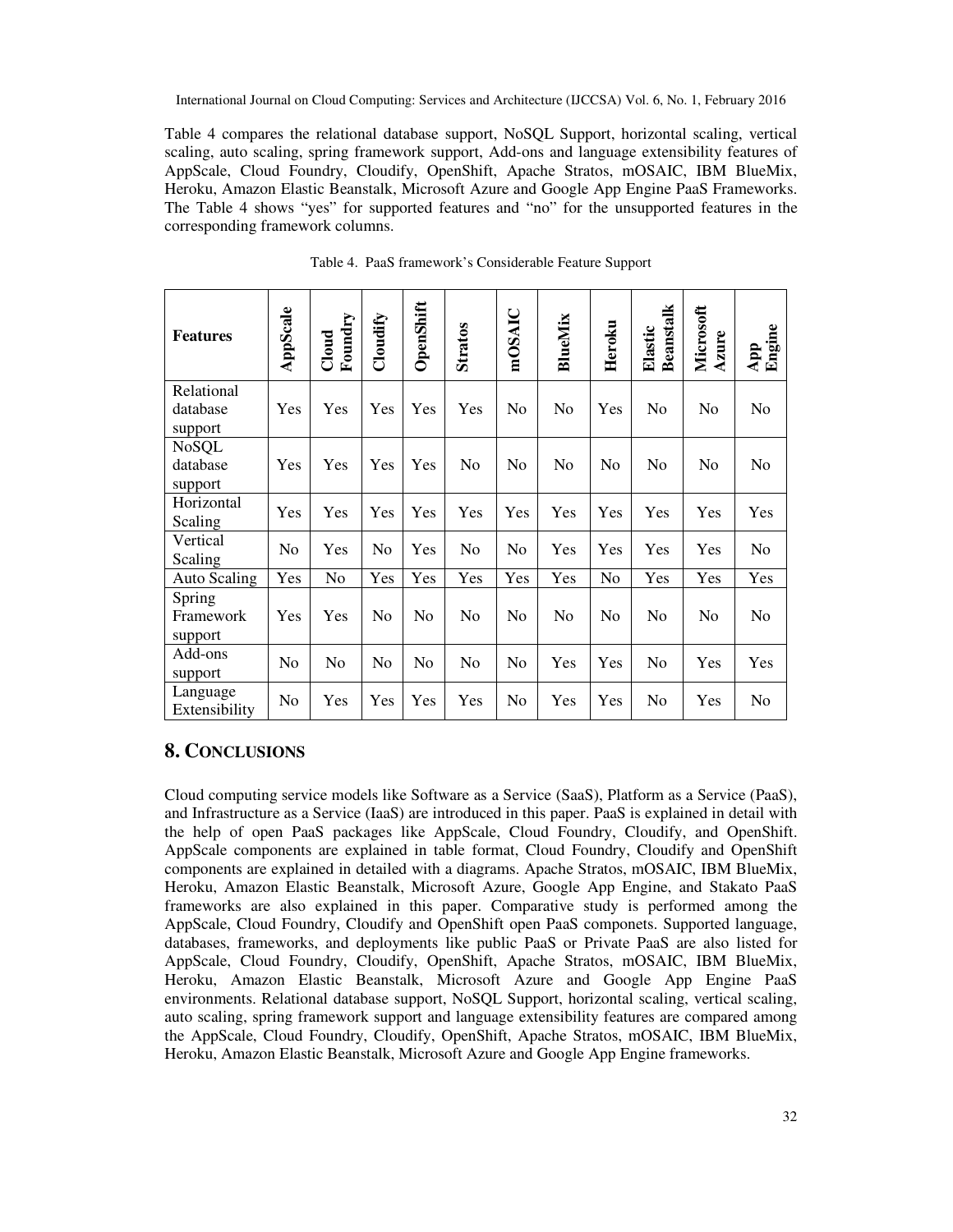#### **ACKNOWLEDGEMENTS**

This research was supported by Basic Science Research Program through the National Research Foundation of Korea (NRF) funded by the Ministry of Education. (Grant Number: 2011- 0011507).

#### **REFERENCES**

- [1] Daniel Nurmi, Richard Wolski, Chris Grzegorczyk, Graziano Obertelli, Sunil Soman, Lamia Youseff & Dmitrii Zagorodnoy, (2009) "The Eucalyptus Open-Source Cloud-Computing System", CCGrid, pp124-131.
- [2] Rimal, B. P., Choi, E., & Lumb, I., (2009) "A taxonomy and survey of cloud computing systems", Fifth International Joint Conference on INC, IMS and IDC, pp. 44-51, IEEE.
- [3] Bunch, C., Chohan, N., Krintz, C., Chohan, J., Kupferman, J. & Lakhina, P., et al., (2010) "An Evaluation of Distributed Datastores Using the AppScale Cloud Platform", IEEE International Conference on Cloud Computing.
- [4] Bunch, Chris, Navraj Chohan & Chandra Krintz, (2011) "Appscale: open-source platform-as-aservice", UCSB Technical Report.
- [5] Varma, N. M. K., Min, D. & Choi, E. (2011) "Diagnosing CPU utilization in the Xen virtual machine environment", In Computer Sciences and Convergence Information Technology (ICCIT), 6th International Conference, pp. 58-63, IEEE.
- [6] Pawluk, P., Simmons, B., Smit, M., Litoiu, M. & Mankovski, S. (2012) "Introducing STRATOS: A cloud broker service", In 2012 IEEE Fifth International Conference on Cloud Computing, pp. 891- 898, IEEE.
- [7] Fortiş, T. F., Munteanu, V. I., & Negru, V., (2012) "Towards a service friendly cloud ecosystem", In Parallel and Distributed Computing (ISPDC), 11th International Symposium, pp. 172-179, IEEE.
- [8] Hossny, E., Khattab, S., Omara, F. & Hassan, H., (2013) "A Case Study for Deploying Applications on Heterogeneous PaaS Platforms", In Cloud Computing and Big Data (CloudCom-Asia), International Conference, pp. 246-253, IEEE.
- [9] Varma, N. M. K. & Choi, E., (2013) "Extending Grid Infrastructure Using Cloud Computing", In Ubiquitous Information Technologies and Applications, pp. 507-516, Springer Netherlands.
- [10] Marpaung, J., Sain, M. & Lee, H. J., (2013) "Survey on middleware systems in cloud computing integration", In Advanced Communication Technology (ICACT), 15th International Conference, pp. 709-712, IEEE.
- [11] Lima, R. C., Hollanda Filho, R., Sampaio, A., & Mendonca, N., (2013) "TREXCLOUD: Java EE IaaS Cloud Deployment Made Easy", Sixth International Conference on Cloud Computing, pp. 470- 477, IEEE.
- [12] Akinbi, A., Pereira, E., & Beaumont, C., (2013) "Evaluating security mechanisms implemented on public Platform-as-a-Service cloud environments case study: Windows Azure", Internet Technology and Secured Transactions (ICITST), 8th International Conference, pp. 162-167, IEEE.
- [13] D. Bernstein, (2014) "Cloud Foundry Aims to Become the OpenStack of PaaS", IEEE Cloud Computing, (2), 57-60.
- [14] Graham, S. T. & Liu, X., (2014) "Critical evaluation on jClouds and Cloudify abstract APIs against EC2, Azure and HP-Cloud", In Computer Software and Applications Conference Workshops (COMPSACW), IEEE 38th International conference, pp. 510-515, IEEE. [15]A. Lomov, (2014) "OpenShift and Cloud Foundry PaaS: High-level Overview of Features and Architectures", Available at www.altoros.com/openshift\_and\_cloud\_foundry\_paas.html.
- [16] Dettori, P., Frank, D., Seelam, S. R., & Feillet, P., (2014) "Blueprint for Business Middleware as a Managed Cloud Service", In Cloud Engineering (IC2E), IEEE International Conference, pp. 261-270, IEEE.
- [17] Chenaru, O., Stanciu, A., Popescu, D., Sima, V., Florea, G., & Dobrescu, R., (2015), "Open cloud solution for integrating advanced process control in plant operation", In Control and Automation (MED), 23rd Mediterranean Conference, pp. 973-978, IEEE.
- [18] Ferriman, B., Hamed, T., & Mahmoud, Q. H., (2015) "Storming the cloud: A look at denial of service in the Google App Engine", Computing, Networking and Communications (ICNC), International Conference, pp. 363-368, IEEE.